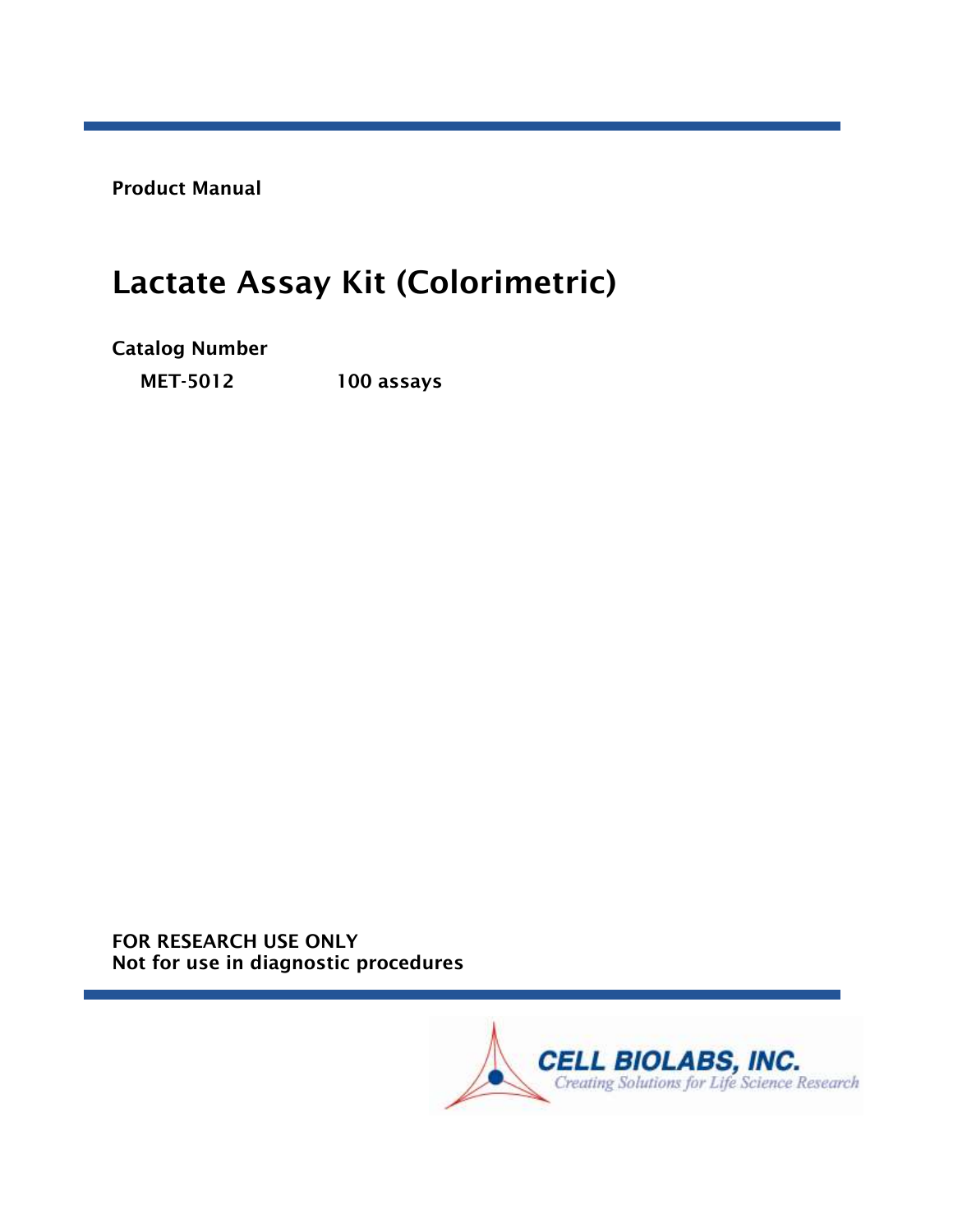### **Introduction**

Lactic Acid is an alpha hydroxyl acid that can ionize a carboxyl proton to yield the lactate ion, the latter of which exists as two optical isomers L-Lactate and D-Lactate. The enzyme lactate dehydrogenase catalyzes the conversion of pyruvate to lactate in animals during the process of fermentation. Depending on the levels of exercise, blood levels of lactate can vary between 1 and 20 mM.

In medicine, lactate is a component of intravenous fluids such as Hartmann's solution. These fluids are often used when blood loss occurs due to surgery or injury. In the brain, lactate, like glucose, is thought to be one of the main sources of energy. High levels of lactate have been found in the extracellular fluid surrounding neurons due to the high metabolic activity of glial cells. In the food industry, lactic acid is found in cheeses, milk, and various breads. In winemaking, lactic acid bacteria are used to reduce malic acid levels and therefore decrease the sharpness in flavor. Finally, in the detergent industry lactic acid has been used as an anti-bacterial agent as well as a soap-scum removal agent and descaler.

Cell Biolabs' Lactate Assay Kit (Colorimetric) is a simple colorimetric assay that measures the total amount of L-lactate present in biological samples in a 96-well microtiter plate format. Each kit provides sufficient reagents to perform up to 100 assays, including blanks, lactate standards and unknown samples. Sample lactate concentrations are determined by comparison with a known lactate standard. The kit has a detection sensitivity limit of  $1.5 \mu M$  L-Lactate.

#### **Assay Principle**

Cell Biolabs' Lactate Assay Kit measures lactate within biological samples. Lactate is oxidized by lactate oxidase into pyruvate and hydrogen peroxide. The hydrogen peroxide is then detected with a highly specific colorimetric probe. Horseradish peroxidase catalyzes the reaction between the probe and hydrogen peroxide, which bind in a 1:1 ratio. Samples and standards are incubated for 30-45 minutes and then read with a standard 96-well colorimetric plate reader (Figure 1). Samples are compared to a known concentration of lactate standard within the 96-well microtiter plate format.





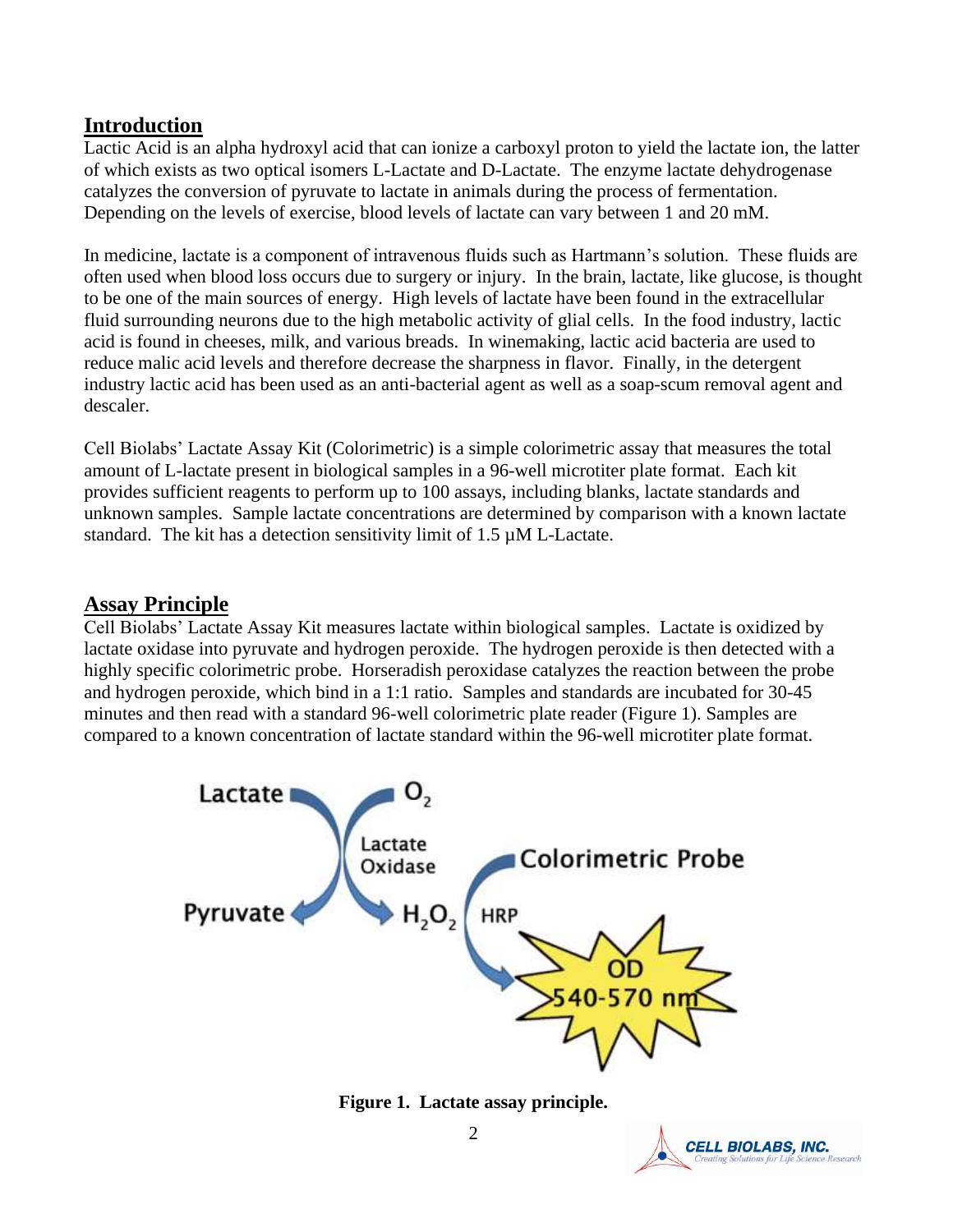## **Related Products**

- 1. MET-5001: Lactose Assay Kit (Fluorometric)
- 2. MET-5013: Lactate Assay Kit (Fluorometric)
- 3. MET-5014: NAD+/NADH Assay Kit (Colorimetric)
- 4. MET-5151: S-Adenosylhomocysteine (SAH) ELISA Kit
- 5. MET-5152: S-Adenosylmethionine (SAM) ELISA Kit
- 6. STA-398: Free Glycerol Assay Kit (Colorimetric)
- 7. STA-670: Homocysteine ELISA Kit
- 8. STA-674: Glutamate Assay Kit
- 9. STA-675: Hydroxyproline Assay Kit
- 10. STA-680: Glucose Assay Kit (Colorimetric)
- 11. STA-682: Total Carbohydrate Assay Kit

### **Kit Components**

- 1. Lactate Standard (Part No. 50121C): One 100 µL tube at 100 mM
- 2. 10X Assay Buffer (Part No. 234403): One 25 mL bottle
- 3. Colorimetric Probe (Part No. 50122C): One 50 µL amber tube
- 4. HRP (Part No. 234402): One 100 μL tube at 100 U/mL in glycerol
- 5. Lactate Oxidase (Part No. 50123C): One 30 µL tube at 200 U/mL

*Note: One unit is defined as the amount of enzyme that will oxidize 1.0 micromole of L-Lactate to pyruvate and hydrogen peroxide per minute at pH 7 at 37°C.*

# **Materials Not Supplied**

- 1. Distilled or deionized water
- 2. 1X PBS
- 3. 10 μL to 1000 μL adjustable single channel micropipettes with disposable tips
- 4. 50 μL to 300 μL adjustable multichannel micropipette with disposable tips
- 5. Standard 96-well clear microtiter plate and/or clear cell culture microplate
- 6. Multichannel micropipette reservoir
- 7. Spectrophotometric microplate reader capable of reading in the 540-570 nm range.

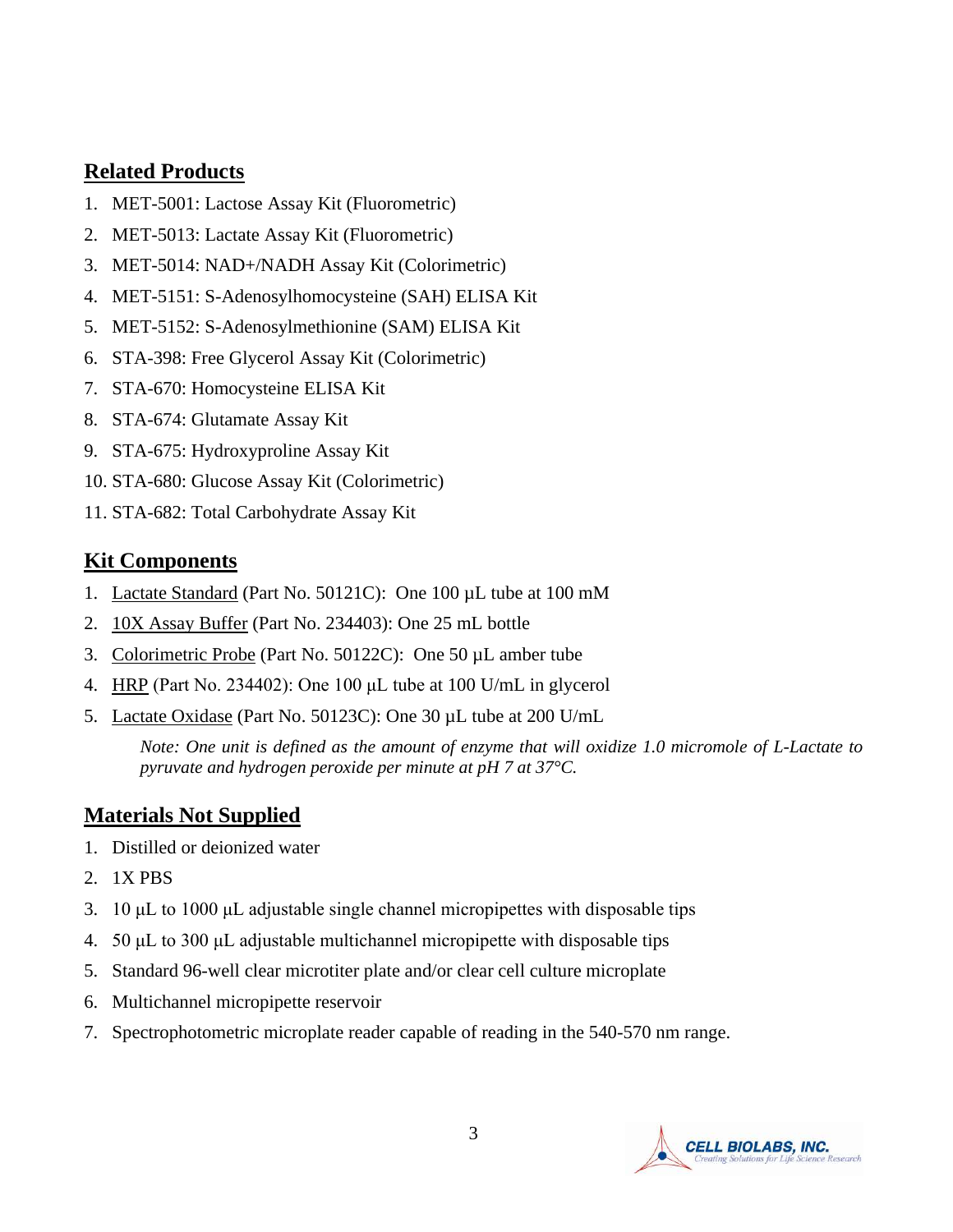# **Storage**

Upon receipt, store the 10X Assay Buffer at 4ºC. Store all remaining components at -20ºC. The Colorimetric Probe is light sensitive and must be stored accordingly. Avoid multiple freeze/thaw cycles.

## **Preparation of Reagents**

- 1X Assay Buffer: Dilute the stock 10X Assay Buffer 1:10 with deionized water for a 1X solution. Stir or vortex to homogeneity.
- Reaction Mix: Prepare a Reaction Mix by diluting the Colorimetric Probe 1:100, HRP 1:500, and Lactate Oxidase 1:200 in 1X Assay Buffer. For example, add 10 μL Colorimetric Probe stock solution, 2 μL HRP stock solution, and 5 μL of Lactate Oxidase to 983 µL of 1X Assay Buffer for a total of 1 mL. This Reaction Mix volume is enough for 20 assays. The Reaction Mix is stable for 1 day at 4ºC.

*Note: Prepare only enough for immediate use by scaling the above example proportionally.*

# **Preparation of Samples**

• Cell culture supernatants: Cell culture media containing lactate should be avoided. To remove insoluble particles, centrifuge at 10,000 rpm for 5 min. The cell conditioned media may be assayed directly or diluted as necessary. Prepare the Lactate standard curve in non-conditioned media without lactate.

*Note: Maintain pH between 7 and 8 for optimal working conditions as the Colorimetric Probe is unstable at high pH (>8.5).*

- Tissue lysates: Sonicate or homogenize tissue sample in cold PBS or 1X Assay Buffer and centrifuge at 10000 x g for 10 minutes at 4°C. Perform dilutions in 1X Assay Buffer.
- Cell lysates: Resuspend cells at  $1-2 \times 10^6$  cells/mL in PBS or 1X Assay Buffer. Homogenize or sonicate the cells on ice. Centrifuge to remove debris. Cell lysates may be assayed undiluted or diluted as necessary in 1X Assay Buffer.
- Serum, plasma, saliva, or urine: To remove insoluble particles, centrifuge at 10,000 rpm for 5 min. The supernatant may be assayed directly or diluted as necessary in 1X Assay Buffer.

*Notes:*

- *All samples should be assayed immediately or stored at -80°C for up to 1-2 months. Run proper controls as necessary. Optimal experimental conditions for samples must be determined by the investigator. Always run a standard curve with samples.*
- *Samples with NADH concentrations above 10 μM and glutathione concentrations above 50 μM will oxidize the Colorimetric Probe and could result in erroneous readings. To minimize this interference, it is recommended that superoxide dismutase (SOD) be added to the reaction at a final concentration of 40 U/mL (Votyakova and Reynolds, Ref. 2).*
- *Avoid samples containing DTT or β-mercaptoethanol since the Colorimetric Probe is not stable in the presense of thiols (above 10 μM).*

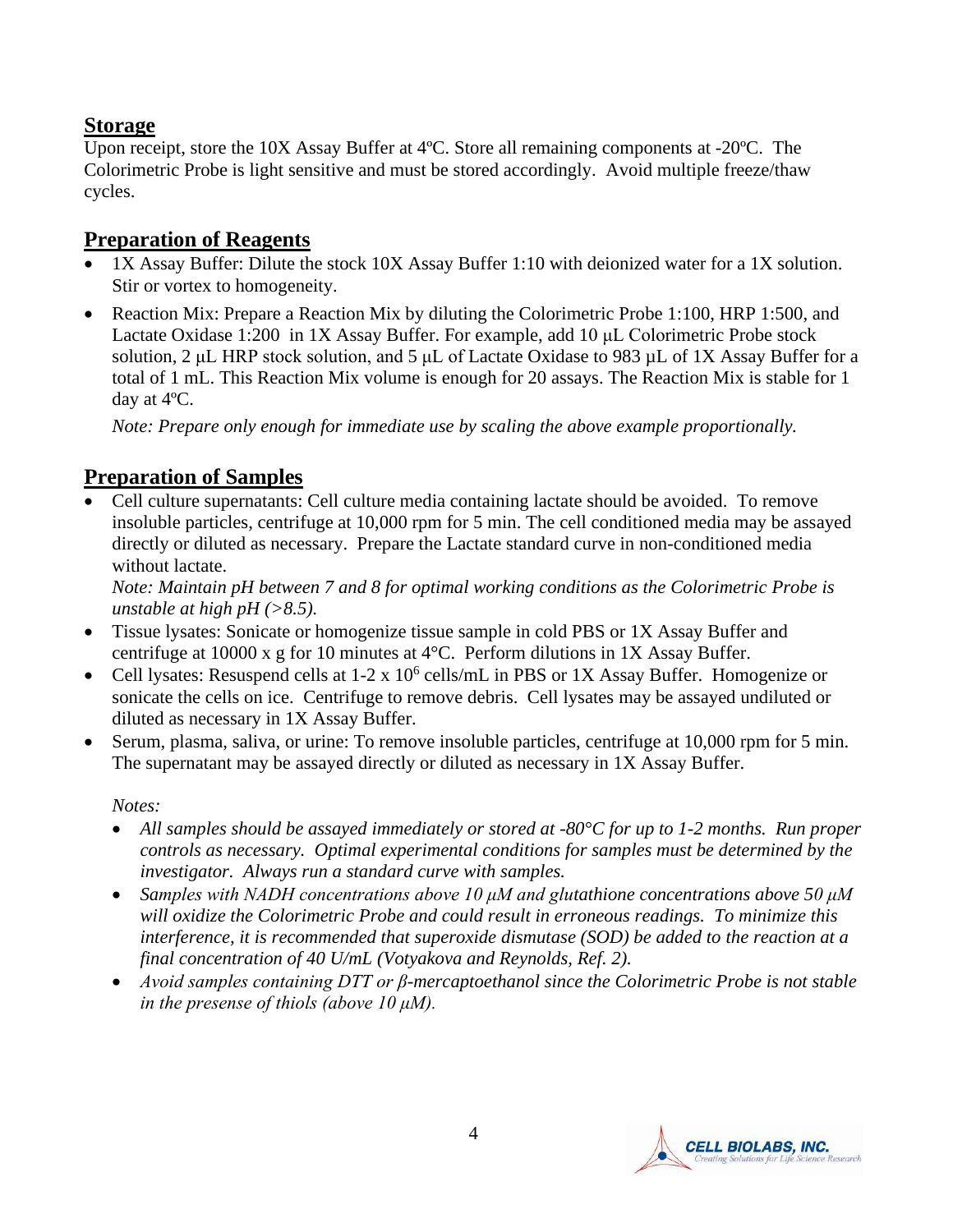# **Preparation of Standard Curve**

Prepare fresh Lactate standards before use by diluting in 1X Assay Buffer. First, dilute the stock 100 mM Lactate Standard solution 1:10 in 1X Assay Buffer to yield a 10 mM Lactate Solution (e.g. add 5 μL of the stock 100 mM Lactate Standard to 45 μL of 1X Assay Buffer). Use the 10 mM Lactate Solution to prepare a series of the remaining Lactate standards according to Table 2 below.

| <b>Standard</b><br><b>Tubes</b> | <b>10 mM Lactate Solution</b><br>$(\mathsf{\mu L})$ | <b>1X Assay Buffer</b><br>$(\mu L)$ | Lactate $(\mu M)$ | Lactate<br>(mg/dL) |
|---------------------------------|-----------------------------------------------------|-------------------------------------|-------------------|--------------------|
|                                 | 10                                                  | 990                                 | 100               | 1.12               |
|                                 | 250 of Tube $#1$                                    | 250                                 | 50                | 0.56               |
|                                 | $250$ of Tube #2                                    | 250                                 | 25                | 0.28               |
|                                 | 250 of Tube #3                                      | 250                                 | 12.5              | 0.14               |
|                                 | 250 of Tube #4                                      | 250                                 | 6.25              | 0.07               |
| 6                               | $250$ of Tube #5                                    | 250                                 | 3.13              | 0.035              |
|                                 | 250 of Tube $#6$                                    | 250                                 | 1.56              | 0.0175             |
|                                 |                                                     | 250                                 |                   |                    |

#### **Table 2. Preparation of Lactate Standards**

## **Assay Protocol**

- 1. Prepare and mix all reagents thoroughly before use. Each sample, including unknowns and standards, should be assayed in duplicate or triplicate.
- 2. Add 50 µL of each lactate standard or unknown sample into wells of a 96-well microtiter plate.
- 3. Add 50 µL of Reaction Mix to each well. Mix the well contents thoroughly and incubate for 30-45 minutes at 37ºC protected from light.

*Note: This assay is continuous (not terminated) and therefore may be measured at multiple time points to follow the reaction kinetics.*

- 4. Read the plate with a spectrophotometric microplate reader in the 540-570 nm range.
- 5. Calculate the concentration of lactate within samples by comparing the sample OD to the standard curve.

# **Example of Results**

The following figures demonstrate typical Lactate Assay Kit (Colorimetric) results. One should use the data below for reference only. This data should not be used to interpret or calculate actual sample results.

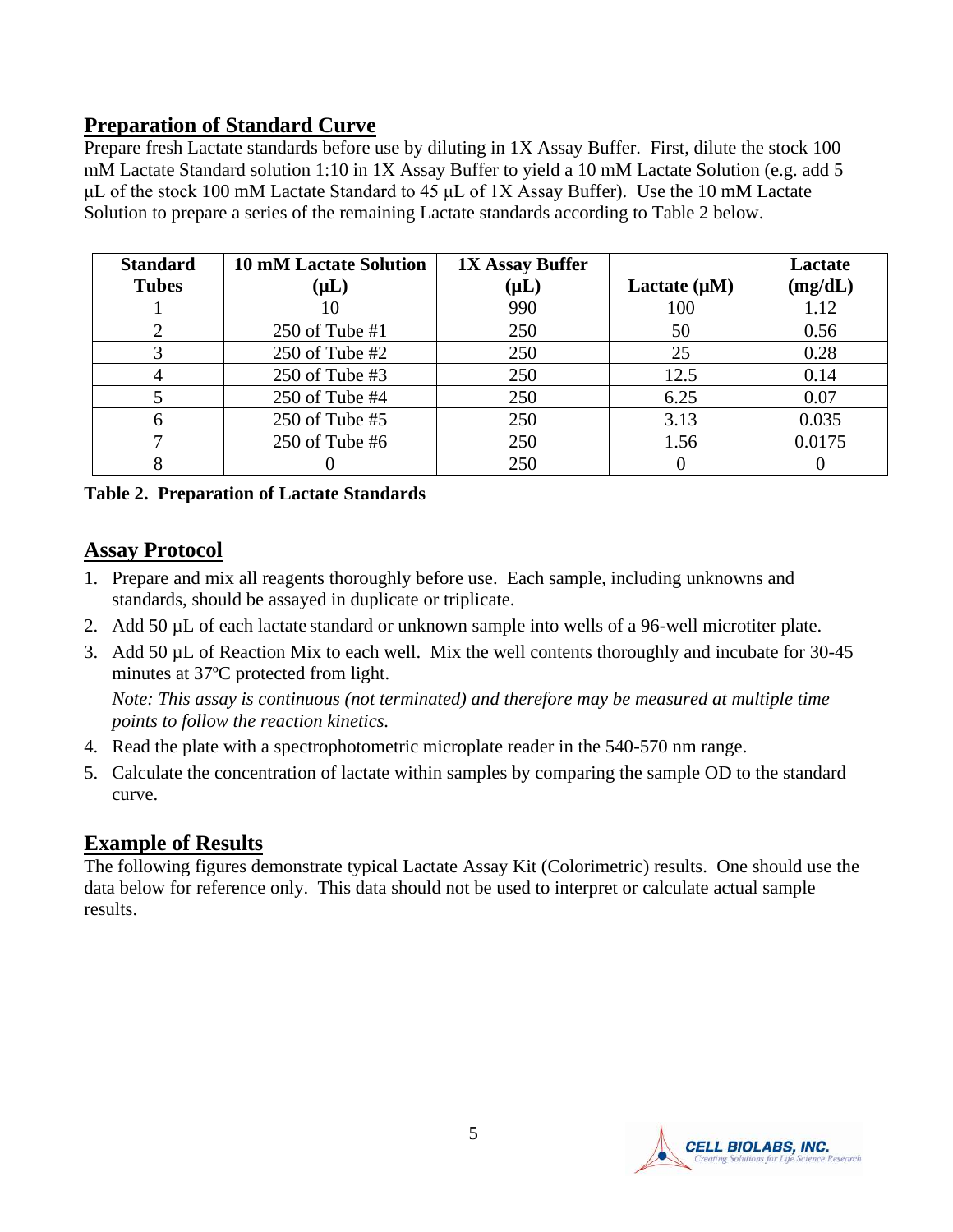

**Figure 2: Lactate standard curve.** 

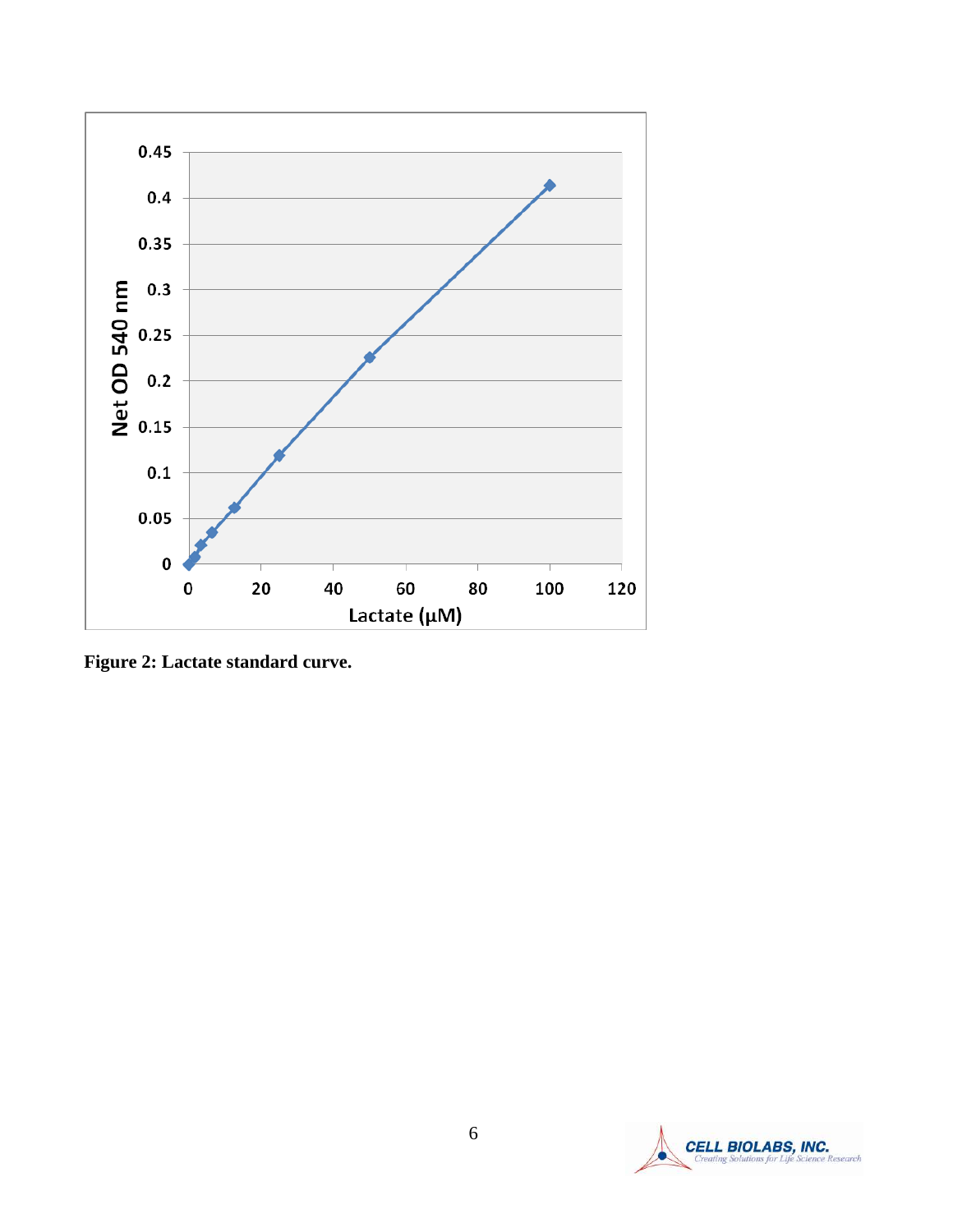

**Figure 3: Lactate detection in human saliva, serum, or urine using the Lactate Assay Kit (Colorimetric).** 

# **References**

- 1. Connor H and Woods HF *Ciba Found Symp.*(1982) **87:**214-234.
- 2. Votyakova TV, and Reynolds IJ (2001) *Neurochem*. **79**:266.
- 3. Robergs, RA; Ghiasvand, F; Parker, D (2004). *Am J Physiol Regul Integr Comp Physiol* **287**: R502–R516.
- 4. Wyss MT, Jolivet R, Buck A, Magistretti PJ, Weber B (2011). *J. Neurosci*. **31**: 7477–85.
- 5. Holmgren CD, Mukhtarov M, Malkov AE, Popova IY, Bregestovski P, Zilberter Y (2010). . *J. Neurochem*. **112**: 900–12

# **Recent Product Citations**

1. Stefan, J. et al. (2021). Differential and Overlapping Effects of Melatonin and Its Metabolites on Keratinocyte Function: Bioinformatics and Metabolic Analyses. *Antioxidants*. **10**(4):618. doi: 10.3390/antiox10040618.